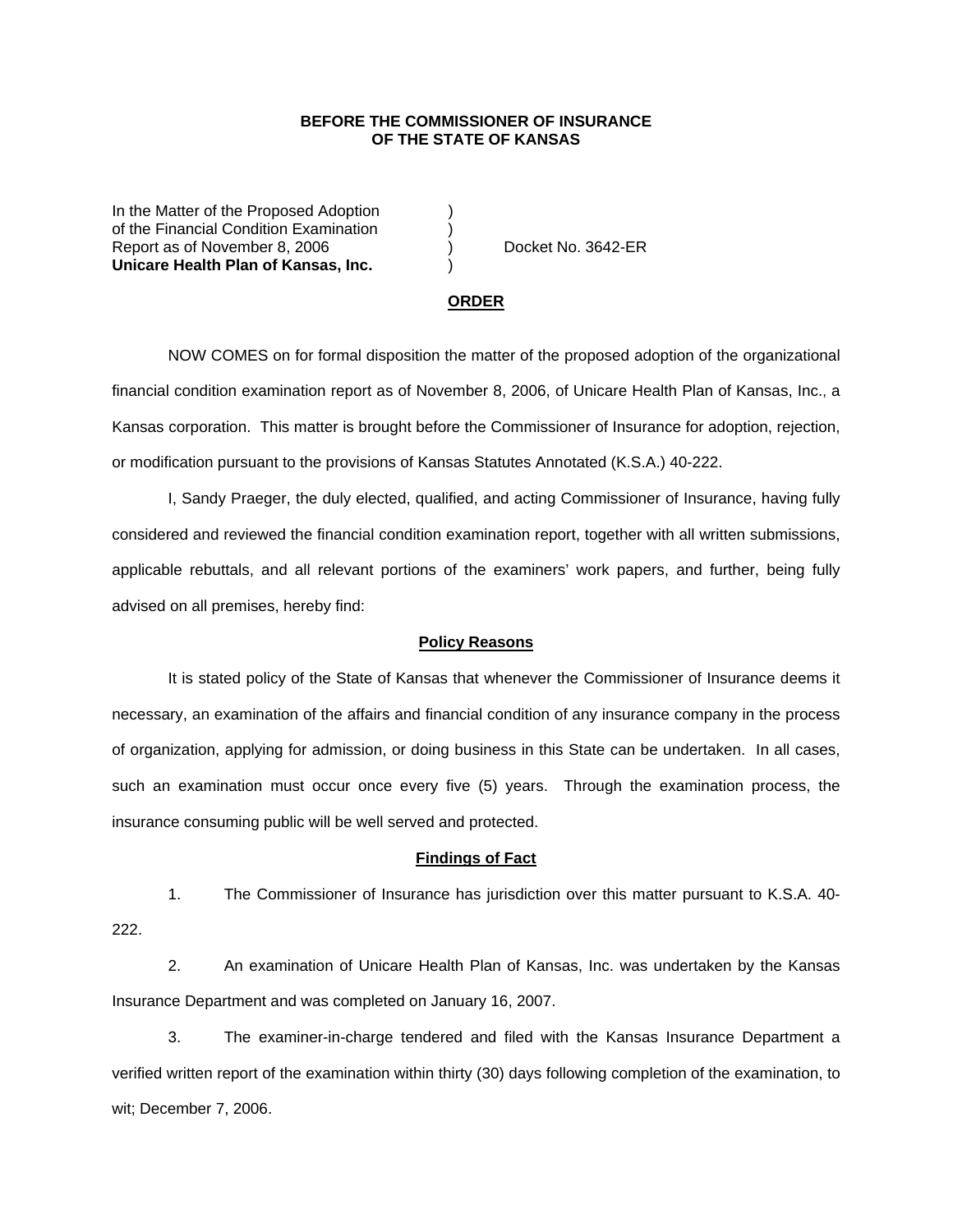4. Following receipt of the verified report, the Kansas Insurance Department transmitted the report to Unicare Health Plan of Kansas, Inc. on February 6, 2007, with a duly executed notice advising the company of its opportunity to prepare and submit to the Kansas Insurance Department a written submission or rebuttal with respect to any and all matters contained in the report. Unicare Health Plan of Kansas, Inc. was further advised that any written submission or rebuttal needed to be filed with the Kansas Insurance Department no later than thirty (30) days after receipt of the verified report.

 5. Unicare Health Plan of Kansas, Inc. filed a written acceptance of the verified report on March 16, 2007.

6. Based upon the written submission tendered by Unicare Health Plan of Kansas, Inc., the company took no exceptions to matters contained in the verified report.

 7. Within thirty (30) days of the end of the time period allowed for written submission or rebuttal, the Commissioner of Insurance fully reviewed the report, together with all written submissions and rebuttals provided by Unicare Health Plan of Kansas, Inc. The Commissioner of Insurance further reviewed all relevant workpapers.

 8. No other written submissions or rebuttals were submitted by Unicare Health Plan of Kansas, Inc..

## **Conclusion of Law**

9. K.S.A. 40-222(k)(2) provides:

"Within 30 days of the end of the period allowed for the receipt of written submissions or rebuttals, the commissioner shall fully consider and review the report, together with any written submissions or rebuttals and any relevant portions of the examiners workpapers and enter an order:

- (A) Adopting the examination report as filed or with modification or corrections. If the examination report reveals that the company is operating in violation of any law, regulation or prior order of the commissioner, the commissioner may order the company to take any action the commissioner considers necessary and appropriate to cure such violations; or
- (B) rejecting the examination report with directions to the examiners to reopen the examination for purposes of obtaining additional data, documentation or information, and refiling pursuant to subsection (k); or
- (C) call and conduct a fact-finding hearing in accordance with K.S.A. 40-281 and amendments thereto for purposes of obtaining additional documentation, data, information and testimony."